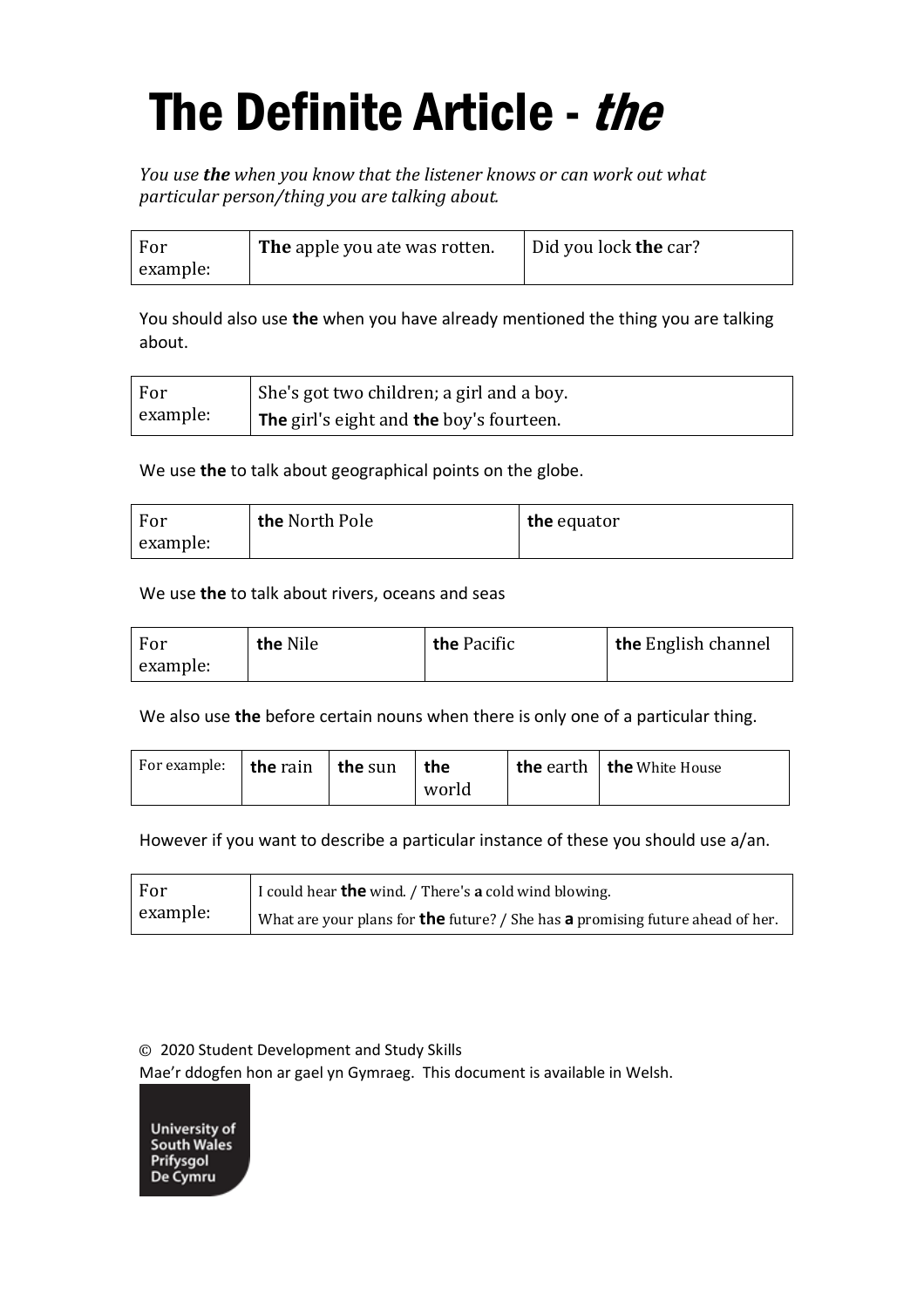**The** is also used to say that a particular person or thing being mentioned is the best, most famous, etc. In this use, **the** is usually given strong pronunciation:

| For      | Harry's Bar is <b>the</b> place to go.                |
|----------|-------------------------------------------------------|
| example: | You don't mean you met <b>the</b> Tony Blair, do you? |

## Note! - **The** doesn't mean all:

| For      | <b>The</b> books are expensive. (Not all books are expensive, just the |
|----------|------------------------------------------------------------------------|
| example: | ones I'm talking about.)                                               |
|          | Books are expensive. (All books are expensive.)                        |

## No Article

We usually use no article to talk about things in general:

| For      | <b>Inflation</b> is rising. | <b>People</b> are worried about |
|----------|-----------------------------|---------------------------------|
| example: |                             | rising crime. (Note! People     |
|          |                             | generally, so no article)       |

You do not use an article when talking about sports:

| For      | My son plays <b>football</b> . | <b>Tennis</b> is expensive to watch. |
|----------|--------------------------------|--------------------------------------|
| example: |                                |                                      |

You do not use an article before uncountable nouns when talking about them generally.

| For      | <b>Information</b> is important to any $\vert$ <b>Coffee</b> is bad for you. |  |
|----------|------------------------------------------------------------------------------|--|
| example: | organisation.                                                                |  |

You do not use an article before the names of countries except where they indicate multiple areas or contain the words "state(s)", "kingdom", "republic", "union". These words are nouns, so they need an article.

| For      | No article - Italy, Mexico, Bolivia, England                      |
|----------|-------------------------------------------------------------------|
| example: | Use the for - the UK (United Kingdom), the USA (United States of  |
|          | America), the Irish Republic                                      |
|          | And, for multiple areas such as the Netherlands, the Philippines, |
|          | the British Isles.                                                |